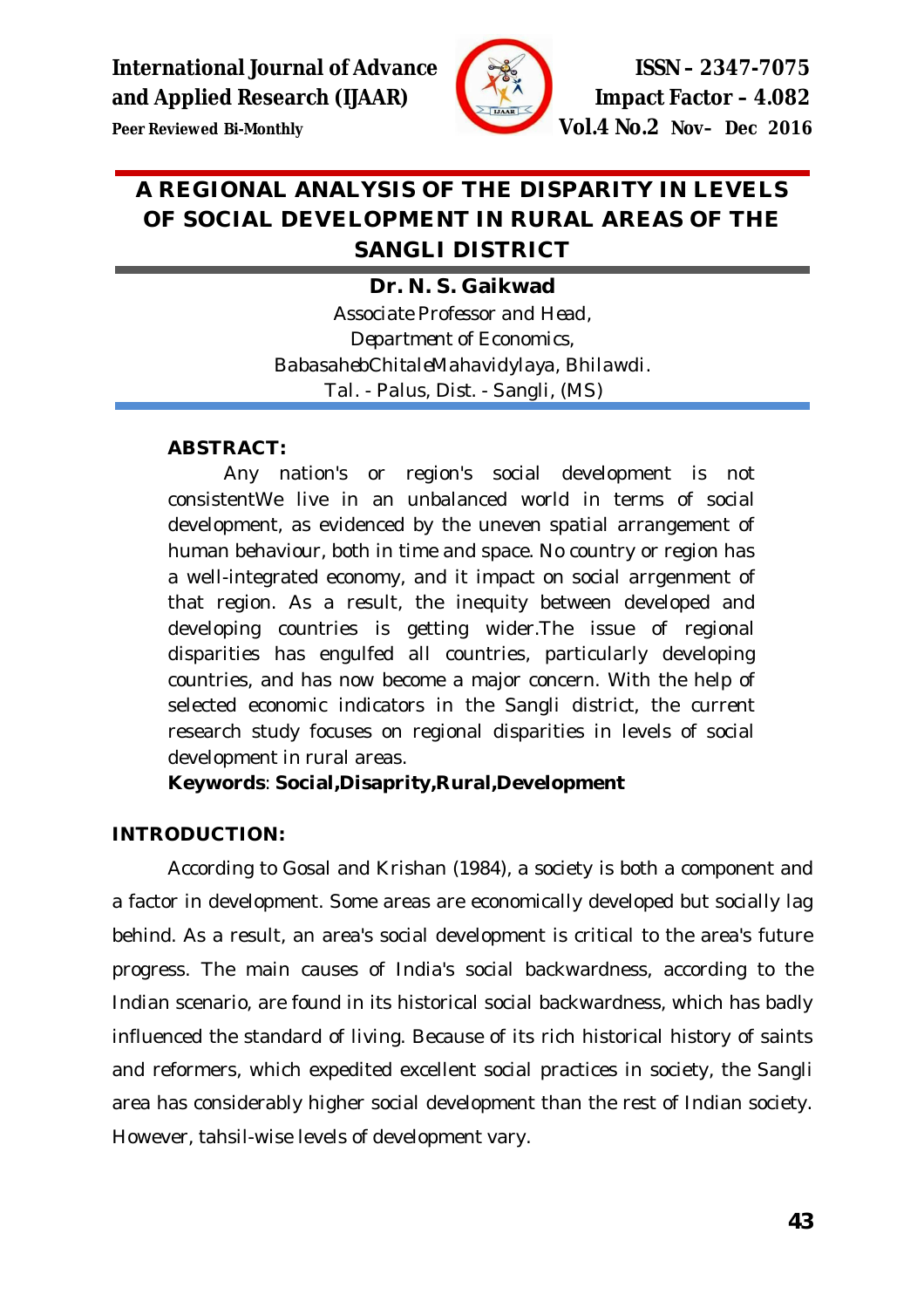Social development has been a critical component of the overall development process. Regional disparities in social status are usually the result of a combination of factors, including variations in natural and geographical factors; this phenomenon is inherent and a natural byproduct of the development process itself. As a result, the current paper aims to assess the spatial disparities in the levels of social development in Sangli district.

### **STUDY REGION:**

The Sangli district located in west of Deccan plateau of Maharashtra Nearly 75.49 percent in rural and 24.51 percent people live in urban area It is situated between 16 43' and 17 38' north latitude and 73 41' and 75 41' east longitude. It has an area of 8,572 sq. Km. and population of 28, 20,575 according to the 2011census. There are 735 villages and 07 urban locations in Sangli district.

### **OBJECTIVE:**

1. To analyse the regional disparity in levels of social development in the Sangli district.

### **DATA BASE AND METHODOLOGY:**

The data and materials for this study were gathered from a variety of sources, including both published and unpublished reports. The census handbook, district statistical office, and socioeconomic abstract of Sangli District were the main sources of extensive data in 2011 and 2018, respectively.

Using a composite index, the current study attempts to assess and analyze the spatial distribution of social development and its disparity at the tahsil level in the district. Using appropriate cartographic techniques, the data was classified and presented in the form of tables, charts, maps, and graphs.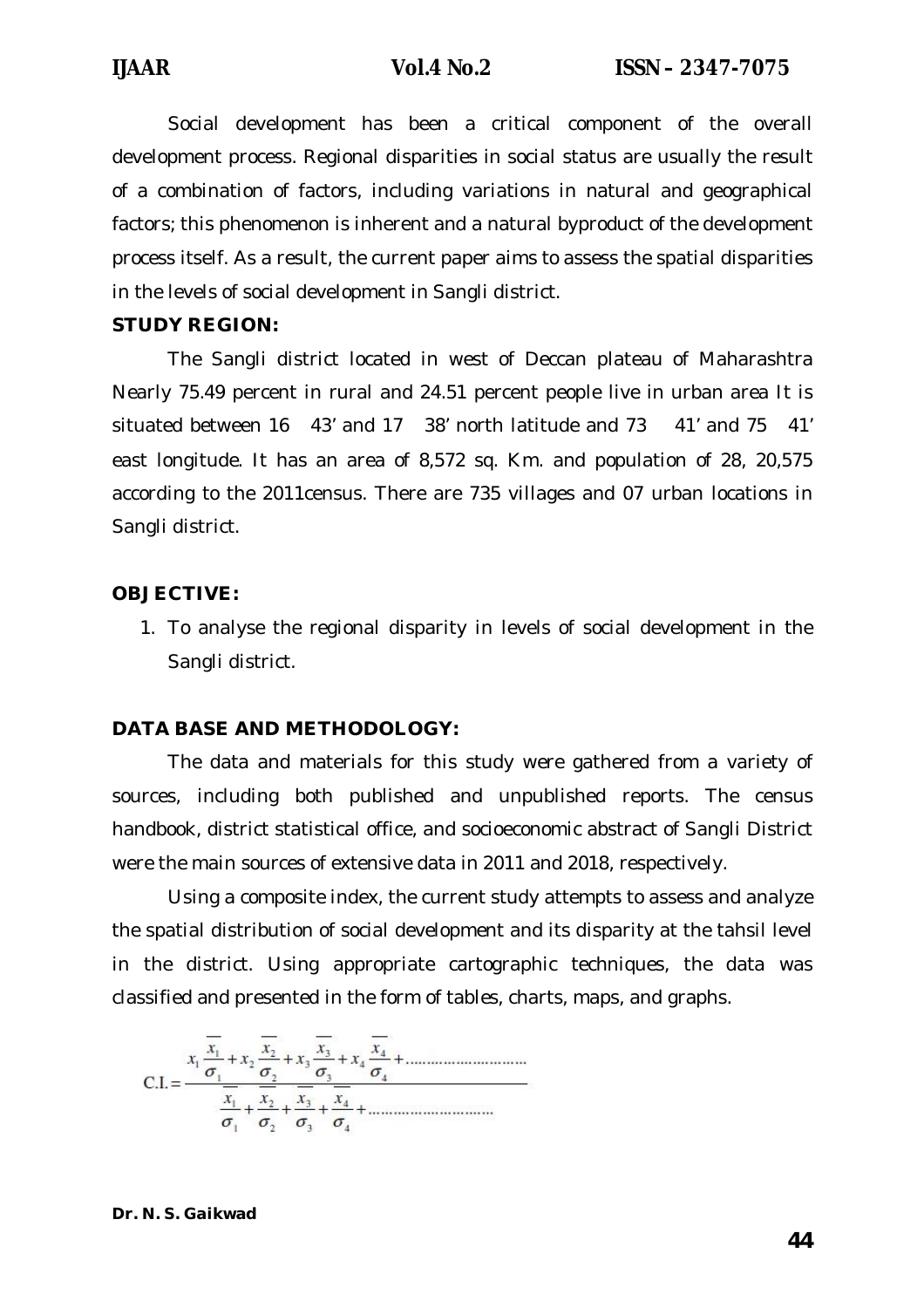Where,

- $C.I. =$ **Composite Index**
- $X =$ Particular indicator
- $\overline{X}$  = Mean of the series of one particular indicator
- Standard deviation of the series of one  $\sigma =$ particular indicator

Sangli is one of Maharashtra's most developed districts in terms of social progression. However, there are significant tahsil-by-tahsil differences in the social development. Tahsil-level composite indexes and indices were calculated with the help of related data (Table 01).

To determine the levels of social development and disparity in it, researchers have selected 10 indicators, which are given below.

# **SELECTED INDICATORS IN SOCIAL SECTOR:**

- 1. Percentage of literate population to total Population--i1
- 2. Percentage of female literate population to total female Population -i2
- 3. Percentage of male literate population to total male Population -i3
- 4. Percentage of SC literate population to total SC Population  $-14$
- 5. Percentage of ST literate population to total ST Population i5
- 6. Number of primary schools per 10000 population- i6
- 7. Number of secondary and higher secondary schools per 10000 population -i7
- 8. Number of senior colleges per 10000 population i8
- 9. Number of primary health and sub centers per 10000 population i9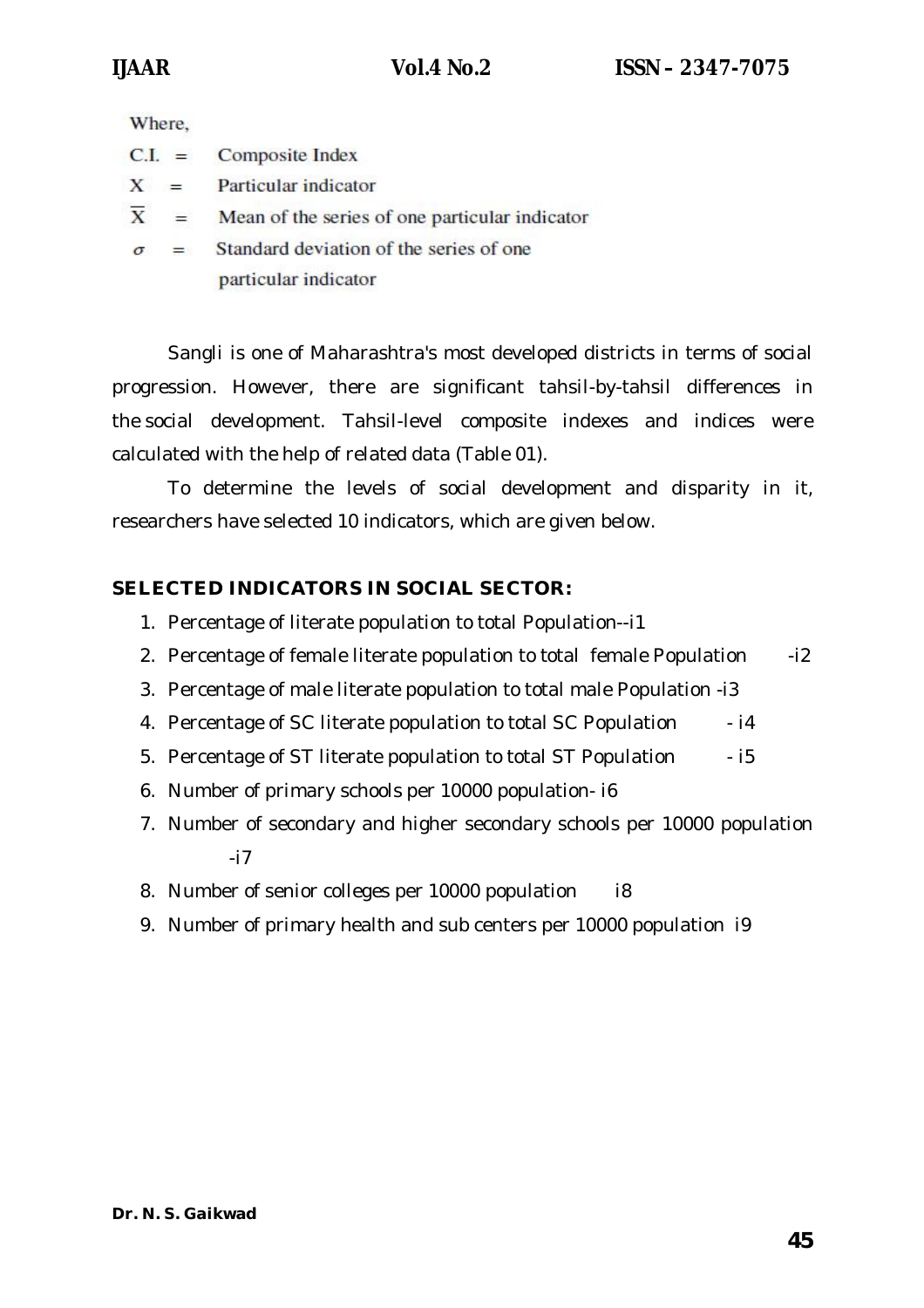| Sr. No.  | Taluka          | $\overline{\mathbf{I}}$ | $\tilde{z}$ | 13     | Ħ,     | č,     | i6    | Z.   | $\tilde{\mathcal{S}}$ | i9     | CS    |
|----------|-----------------|-------------------------|-------------|--------|--------|--------|-------|------|-----------------------|--------|-------|
| ₩        | Shirala         | 78.9                    | 89.4        | 68.8   | 76.9   | 83.2   | 4.42  | 0.25 | 3.19                  | 5.09   | 80.76 |
| Z        | Walwa           | 84.9                    | 91.3        | 78.1   | 80.4   | 76.2   | 4.07  | 0.43 | 1.76                  | 6.53   | 82.46 |
| S        | Palus           | 86.1                    | 51          | 55     | 80.6   | 84     | 3.52  | 0.24 | 1.15                  | 6.58   | 83.31 |
| 4        | Kadegaon        | 53                      | 89          | 73     | 77,5   | 62.2   | 2.80  | 0.14 | 2.03                  | 2.97   | 79.77 |
| ı.       | Khanapur        | 80.2                    | 89.1        | 71.8   | 76.9   | 76.6   | 5.00  | 0.74 | 1.72                  | 2.31   | 80.74 |
| 6        | Atpadi          | 72.7                    | 82.3        | 63.2   | 73.8   | 79.5   | 4.48  | 0.29 | 2.74                  | 5.26   | 78.23 |
| ŀ        | Tasgaon         | 82.5                    | 89.2        | 75.6   | 78.2   | 77.3   | 3.09  | 0.19 | 2.62                  | $4.60$ | 81.45 |
| $\infty$ | Miraj           | 82.2                    | 89.3        | 74.8   | 77.7   | 75.3   | 6.60  | 0.15 | 1.26                  | 4.62   | 80.46 |
| G        | KavatheMahankal | 78.6                    | 86.6        | 70.4   | 77.1   | 78.3   | 3.55  | 0.07 | 3.02                  | 2.62   | 80.21 |
| $\Xi$    | Jat             | 70.4                    | 78.3        | 62.1   | 69.5   | 67.6   | 4.05  | 0.06 | 0.76                  | 3.66   | 73.81 |
| $\Box$   | Total           | S<br>797.               | 875.50      | 718.80 | 768.60 | 760.20 | 41.57 | 2.55 | 20.27                 | 44.25  |       |
| $^{12}$  | Mean            | LO <sub>1</sub><br>79.7 | 87.55       | 71.88  | 76.86  | 76.02  | 4.16  | 0.25 | 2.03                  | 4.43   |       |
| 13       | GS              | 4.96                    | 4.13        | 6.04   | 3.21   | 6.64   | 1.09  | 0.20 | 0.84                  | 1.52   |       |
| 14       | Weight          | 16.08                   | 21.19       | 11.90  | 23.91  | 11.45  | 3.83  | 1.26 | 2.42                  | 2.92   |       |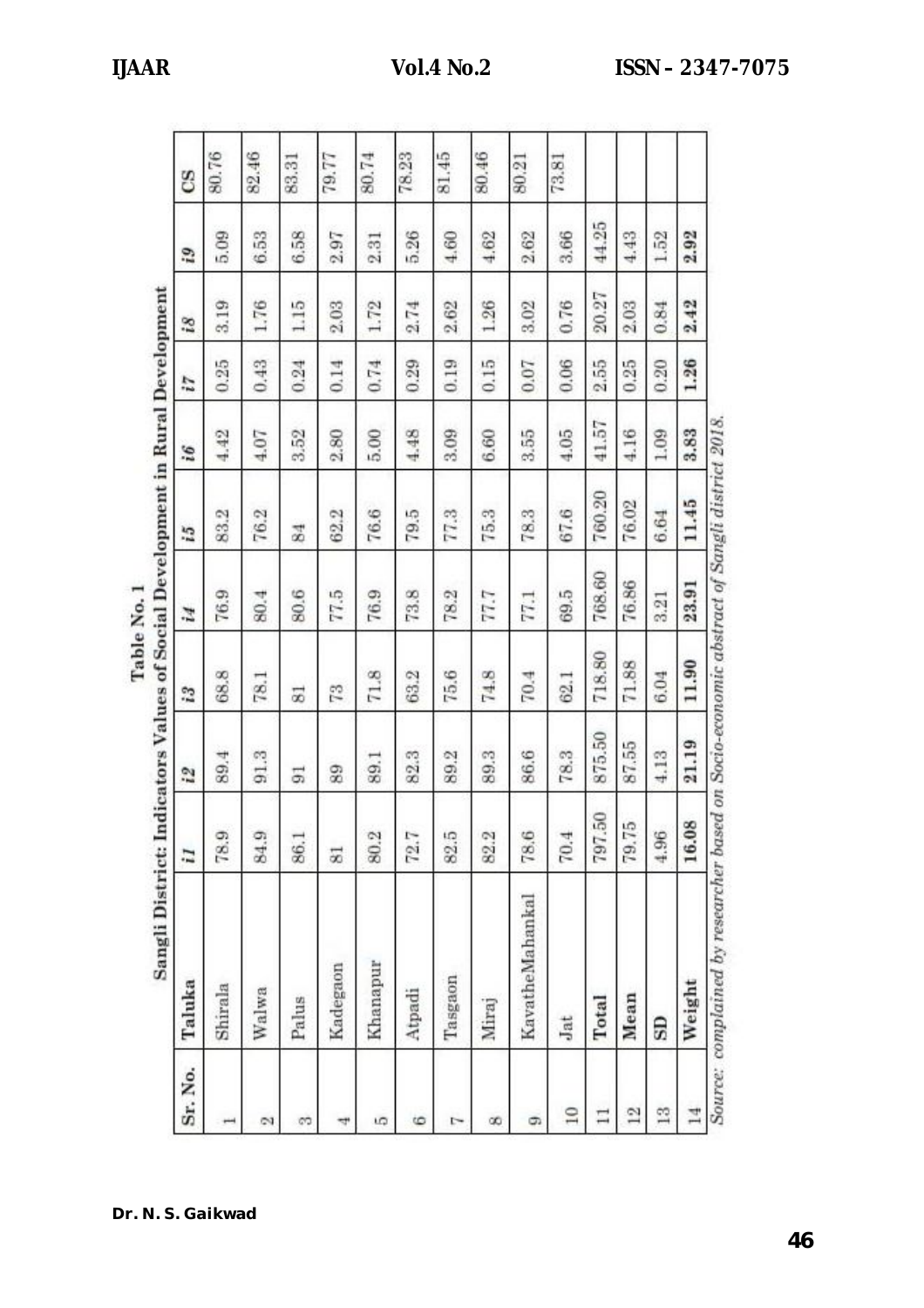# **RESULTS AND DISCUSSION:**

The values of composite index of all the tahsils have been given in table 02. The indices have also been calculated by taking Sangli district as 100 as given below:

| Sr. No.        | <b>Tahsil</b> | <b>Composite Score</b> | <b>Indices</b> |
|----------------|---------------|------------------------|----------------|
| 1              | Shirala       | 80.76                  | 100.80         |
| $\overline{2}$ | Walwa         | 82.46                  | 102.92         |
| 3              | Palus         | 83.31                  | 103.98         |
| 4              | Kadegaon      | 79.77                  | 99.56          |
| 5              | Khanapur      | 80.74                  | 100.77         |
| 6              | Atpadi        | 78.23                  | 97.64          |
| $\overline{7}$ | Tasgaon       | 81.45                  | 101.66         |
| 8              | Miraj         | 80.46                  | 100.42         |
| 9              | <b>KM</b>     | 80.21                  | 100.11         |
| 10             | Jat           | 73.81                  | 92.12          |

**Table No. 2: Composite Score of Social Indicators**

*Source: Calculated by researcher (KM: KavatheMahankal)*

According to Table No. 03, the range of indices varies from 92.12 in Jattahshil to 103.98 in Walwatahsil. In other words, Walwa is the most advanced socially, while Jat is the most backward.

To comprehend the true scenario of disparity in economic development in the Sangli district, these tahsils were divided into four groups.

| Sr. No        | <b>Indices Value</b> | Category                    | Name of tahsils |
|---------------|----------------------|-----------------------------|-----------------|
|               | Above 101            | Developed region            | Walwa,          |
|               |                      |                             | Palus           |
|               |                      |                             | Tasgaon         |
| $\mathcal{P}$ | $98 - 101$           | Moderately developed region | Shirala         |
|               |                      |                             | Khanapur        |
|               |                      |                             | Miraj           |
|               |                      |                             | Kavathemahankal |
| 3             | 95-98                | Poorly developed region     | Kadegaon        |
|               |                      |                             | Atpadi          |
| 4             | Below 95             | Backward Region             | Jat             |

**Table No. 3: Levels of Economic Development in Sangli District**

*Source: Calculated by researcher*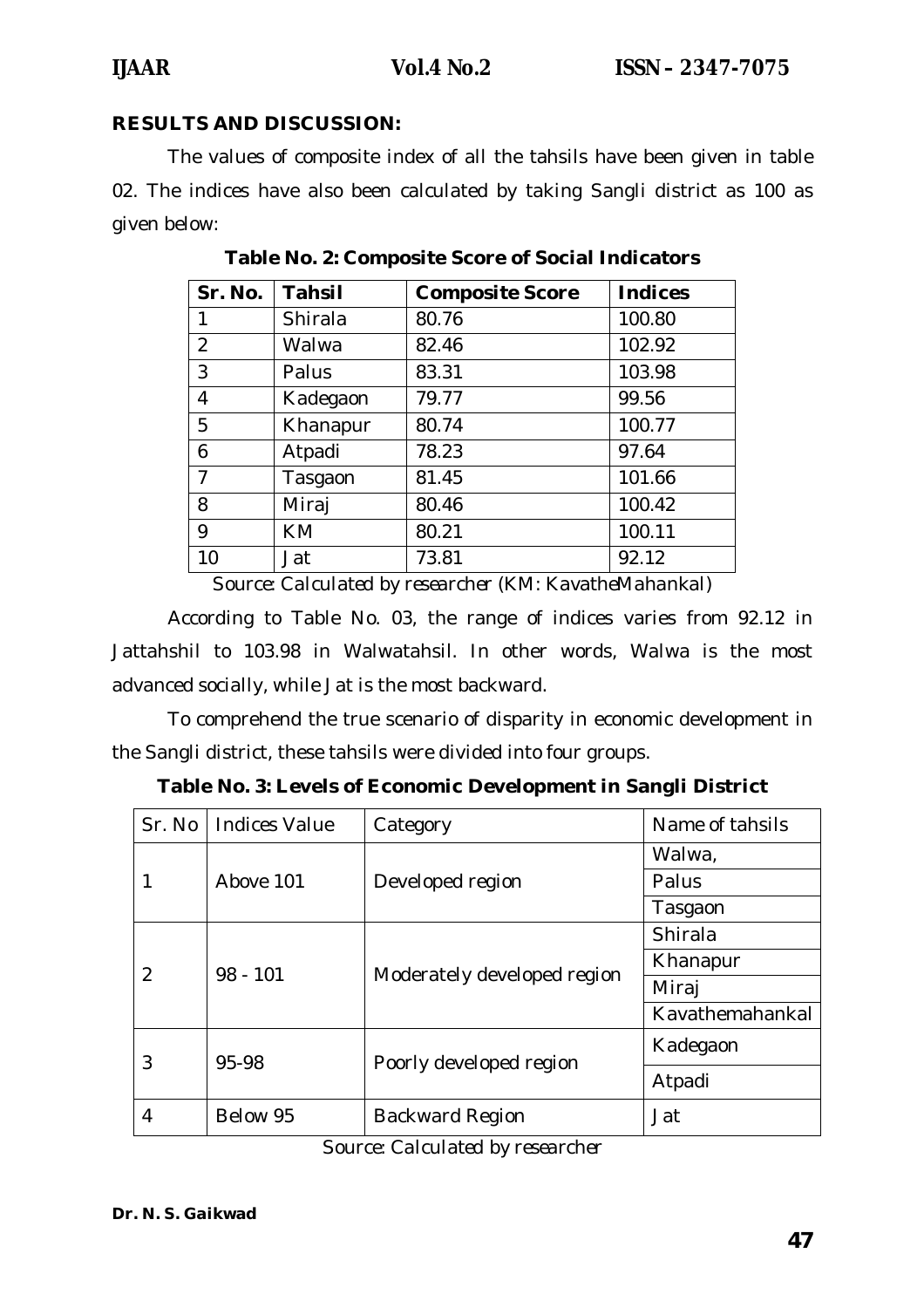### **i. Socially Developed Region:**

Table no 3 revels that, this region covers three tahsils that is Palus, Walwa and Tasgaon. The indices value of these tahsils is above 101 which aremore than the district value (100). These tahsils shows high social development due to more percentage of Male and Female literacy rate.

## **ii. Socially Moderately Developed Region:**

Shirala, Khanapur, KavatheMahankal, and Miraj are the four tahsils that constitute this region. Because of the high number of primary and secondary schools per 10,000 populations and the high percentage of SC and ST population literacy rate, the index value of these tahsils ranges between 98 and 101, indicating that they have a reasonable level of social development.



# **iii.Socially Poorly Developed Region:**

This region is comprised of three tahsils, namely Kadegaon and Atpadi, with index values ranging from 95 to 98. The low level of social development in this region is primarily due to the male and female total population's low literacy rates.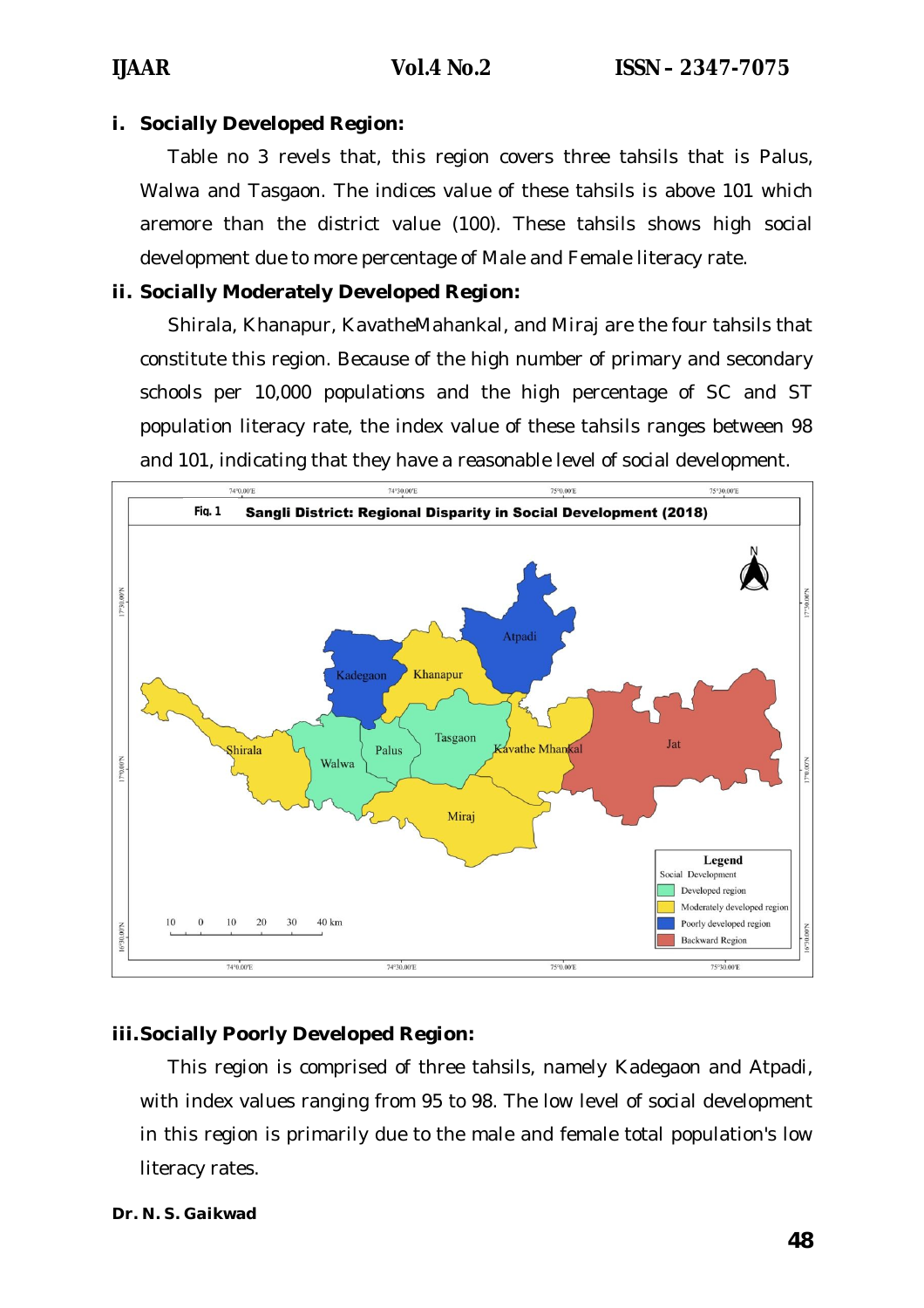### **iv. Socially Backward Region:**

Jat is the only thasil in this region whose index value is below 95. In this tahsil, all indicators show very poor values of their indices. In other words, Jatthasil is a socially backward region in the district.

These zones are presented on the map. 02. The first region has shown high social development, which is located in the western part of the district and spread over the flood plains of the Krishna and Warna rivers. The third zone, which is socially backward, covers the eastern part of the district.

### **CONCLUSION:**

In the foregoing study, it's also been observed that the scenario of social development and its disparity in the Sangli district is also heterogeneous in nature. The range of composite indices of social development is 11 points. Walwa, Palus, and Tasgaon tahsils show the highest social development in the district, while Shirala, Khanapur, Miraj, and KavatheMahankal lie in the moderately developed region, and Kadegaon and Atpadi fall into the poorly developed, whereas Jat is in the backward category.

### **REFERENCES:**

- 1. Govt. of Maharashtra, Department of Statistic (2018): Socio- Economic review and district statistical Abstract of Sangli district.
- 2. Kundu, A., and Rao, J. M. (1986). Inequity in educational development: Issues in measurement, changing structure and its socio-economic correlated with special reference to India. Educational planning: A long term perspective.435- 466.
- 3. Misra, R. P. (1969): 'Regional Planning and Development, Concept Publication, New Delhi.
- 4. Ramotra, K.C. (2008): Development Processes and the Scheduled Castes, Rawat Publications,Jaipur.
- 5. Rao, D. Pulla (2012): Development of Scheduled Castes in India: Issues and Challenges, Serials Publications New Delhi,p-11.